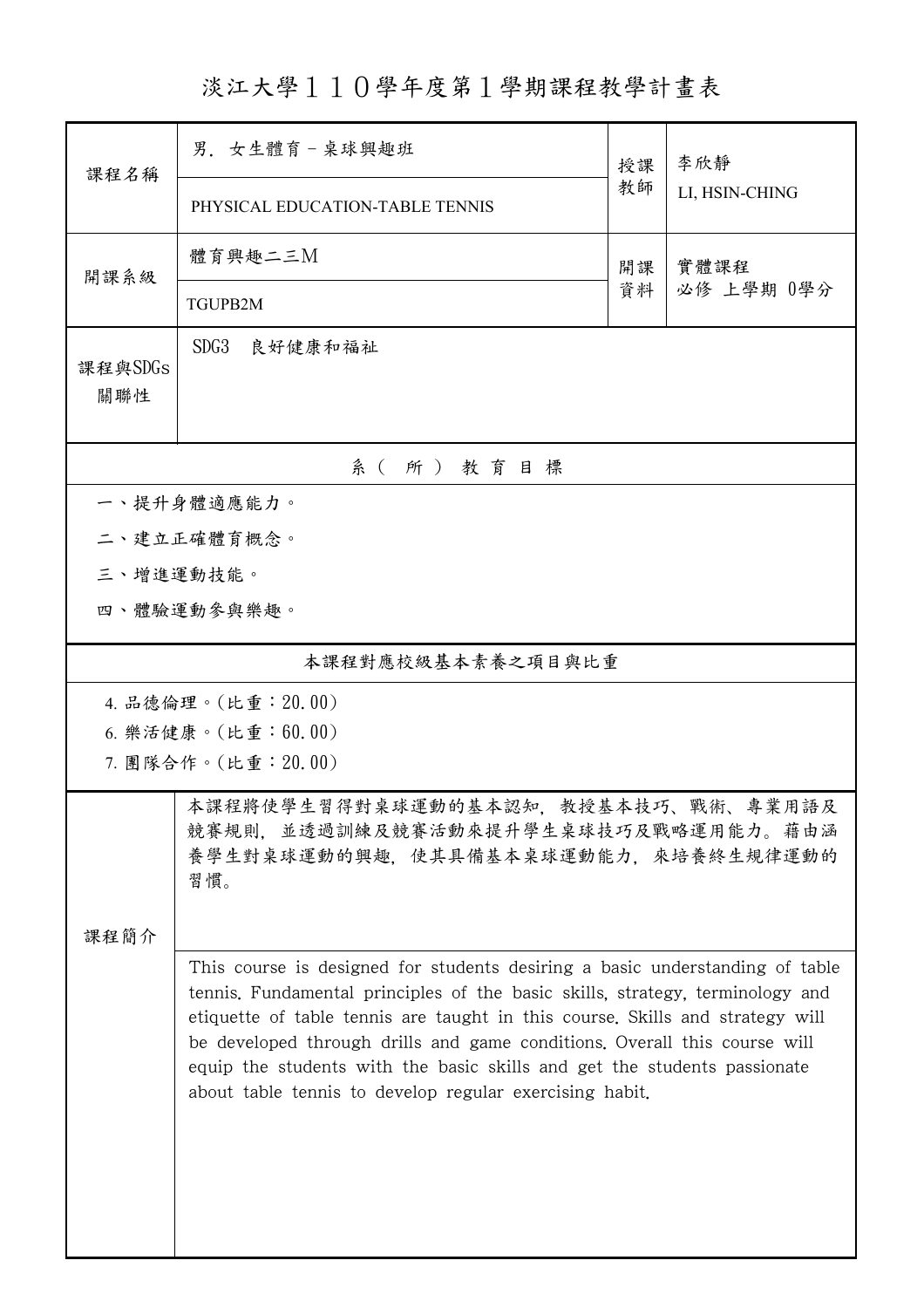## 本課程教學目標與認知、情意、技能目標之對應

將課程教學目標分別對應「認知(Cognitive)」、「情意(Affective)」與「技能(Psychomotor)」 的各目標類型。

一、認知(Cognitive):著重在該科目的事實、概念、程序、後設認知等各類知識之學習。

二、情意(Affective):著重在該科目的興趣、倫理、態度、信念、價值觀等之學習。

三、技能(Psychomotor):著重在該科目的肢體動作或技術操作之學習。

| 序<br>號         | 教學目標(中文)                                   |                             |            | 教學目標(英文)                                                                                                       |                        |  |  |  |
|----------------|--------------------------------------------|-----------------------------|------------|----------------------------------------------------------------------------------------------------------------|------------------------|--|--|--|
|                | 1 1.瞭解桌球運動的各種攻防技<br>術, 及其運動的特殊性            |                             |            | 1. Demonstrate understanding of the various<br>techniques of table tennis.                                     |                        |  |  |  |
|                | 2 2.做出正確的桌球擊球動作。                           |                             |            | 2.Demonstrate effective and correct table tennis<br>skills.                                                    |                        |  |  |  |
|                | 3 3.藉由精熟的桌球技戰術及競賽能<br>力,促進身心健康,享受運動樂<br>趣。 |                             |            | 3. Demonstrate proficiency in basic technical, alliance<br>technical and competition capacity of table tennis. |                        |  |  |  |
|                | 4 4.瞭解桌球比賽規則遵守紀律,養<br>成團隊合作精神。             |                             |            | 4. Demonstrate understanding of the rules and<br>strategies of table tennis.                                   |                        |  |  |  |
|                | 5 5.培養運動精神, 展現良好的社會<br>倫理。                 |                             |            | 5. Display a high level of sportsmanship and game<br>etiquette.                                                |                        |  |  |  |
|                | 教學目標之目標類型、核心能力、基本素養教學方法與評量方式               |                             |            |                                                                                                                |                        |  |  |  |
| 序號             | 目標類型                                       | 院、系 $(\text{m})$<br>核心能力    | 校級<br>基本素養 | 教學方法                                                                                                           | 評量方式                   |  |  |  |
| 1              | 認知                                         |                             | 467        | 講述、討論、實作                                                                                                       | 討論(含課堂、線<br>上)、活動參與    |  |  |  |
| 2              | 技能                                         |                             | 467        | 講述、實作                                                                                                          | 測驗、實作、活動參與             |  |  |  |
| 3              | 技能                                         |                             | 467        | 講述、實作                                                                                                          | 討論(含課堂、線<br>上)、實作、活動參與 |  |  |  |
| 4              | 情意                                         |                             | 467        | 講述、實作                                                                                                          | 實作、活動參與                |  |  |  |
| 5              | 情意                                         |                             | 467        | 講述、實作                                                                                                          | 實作、活動參與                |  |  |  |
| 授課進度表          |                                            |                             |            |                                                                                                                |                        |  |  |  |
| 週<br>次         | 日期起訖                                       |                             | 備註         |                                                                                                                |                        |  |  |  |
| 1              | $110/09/22$ ~<br>110/09/28                 | 1.課程介紹2. 握拍、球感練習、反手推球、正手平擊球 |            |                                                                                                                |                        |  |  |  |
| $\overline{2}$ | $110/09/29$ ~<br>110/10/05                 | 1. 發平擊球                     |            |                                                                                                                |                        |  |  |  |
| 3              | $110/10/06 \sim$<br>110/10/12              | 1.正手殺球2.移位步伐                |            | 分組                                                                                                             |                        |  |  |  |
| 4              | $110/10/13$ ~<br>110/10/19                 | 發下旋球 2. 下旋球擊球<br>1.         |            |                                                                                                                |                        |  |  |  |
| 5              | $110/10/20$ ~<br>110/10/26                 | 1. 正反手發球(左、右旋)2. 接發球        |            |                                                                                                                |                        |  |  |  |
| 6              | $110/10/27$ ~<br>110/11/02                 | $1. \pm 1$ 球 $(-)$          |            |                                                                                                                |                        |  |  |  |